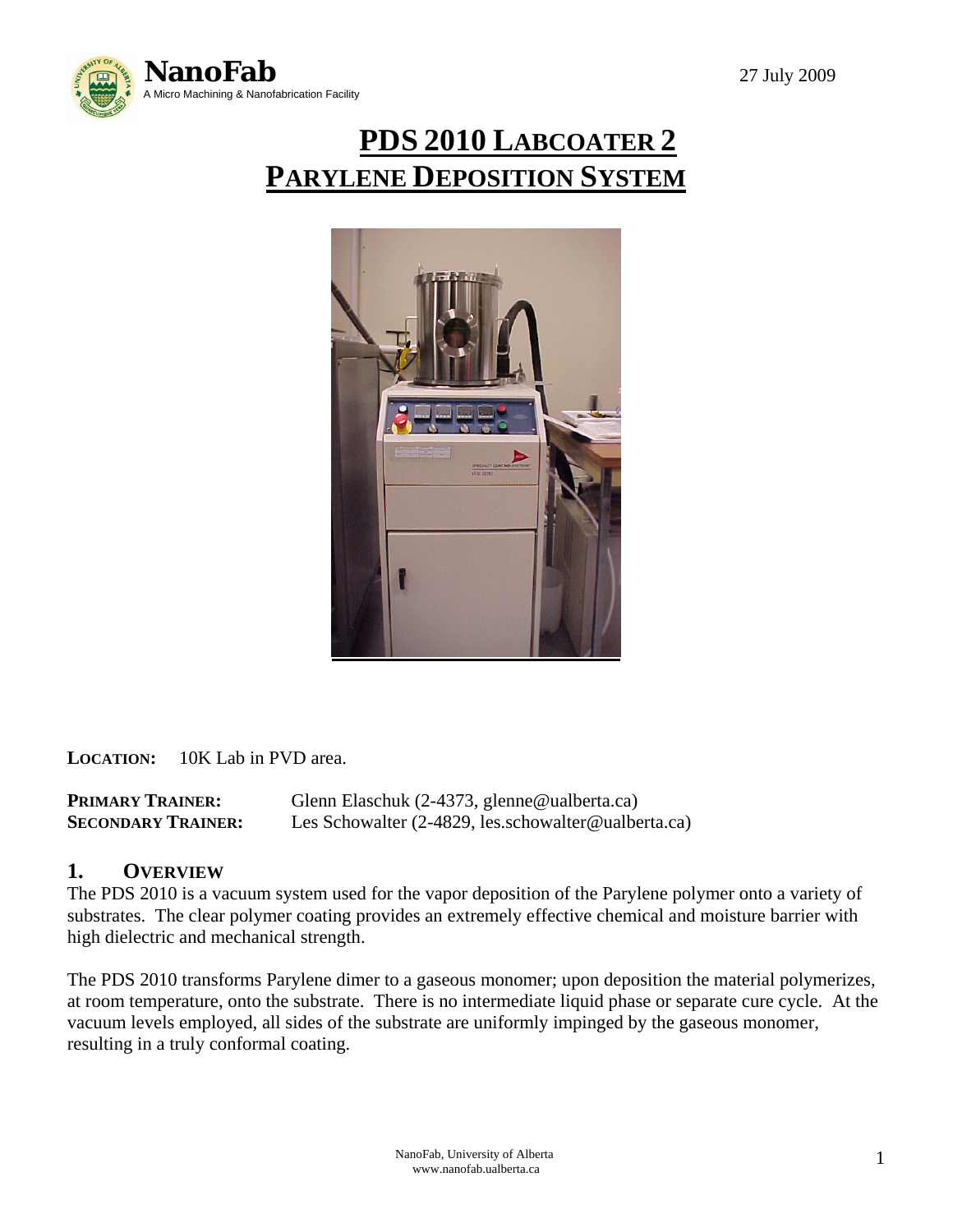

# **2. SAFETY PRECAUTIONS**

Never vent the chamber until the Vaporizer temperature is below 80 $\degree$ C, to prevent the operator from accidentally inhaling Parylene.

If you are bringing any new materials into the NanoFab for use in your process, it is necessary to fill out a chemical import form (available on our website, http://www.nanofab.ualberta.ca) and supply an MSDS data sheet to Stephanie Bozic.

# **3. PROCESS COMPONENTS OR FEATURES**

The 2010 is equipped with a mechanical chilling unit; this includes a cold trap probe that is inserted into the cold trap housing. The mechanical chiller should be turned on for at least 45 minutes before initiating the vaporizer heaters. This is done to make sure that the cold trap probe is cold enough to adequately capture Parylene process by-products so the vacuum pump is protected.

#### **4. OPERATING INSTRUCTIONS**

- Insert the cold trap probe into the cold trap housing. Turn on the mechanical chiller for at least 45 minutes prior to starting a process to ensure that the temperature of the cold trap probe is below -75° C.
- Wear gloves while working with the vacuum system or handling the dimer boat.
- Release the Emergency by turning it clockwise.
- Press the **Main Power** pushbutton. The computer will initialize the vacuum and temperature control switches will illuminate.
- The system is kept under vacuum while not in use, so switch the **Vacuum** switch to the **Vent** position. When the system has been vented the vacuum will read approximately 990 vacuum units, switch the **Vacuum** switch to the **Hold** position.
- Weigh a certain amount of Parylene and load it into the Aluminum dimer boat: **The amount of Parylene used depends on the expected coating thickness.**
- Place the loaded boat into the vaporizer by opening the door located in the lower front compartment. The boat should be placed in the vaporizer flush with the door when closed. Keep the aluminum boat under 21 centimeters long, a longer boat will stick out directly under the pyrolysis furnace and cause premature vaporization. The maximum amount of Parylene dimer is 125 g.
- Load the substrate and close the chamber lid.
- Verify the setpoint (SP) values when depositing different types of Parylene (C or N). Figure 1 lists the setpoint values.

| <b>Parylene</b> | <b>Furnace Setpoint</b> | <b>Vaporizer Setpoint</b> | <b>Vacuum Setpoint</b> |
|-----------------|-------------------------|---------------------------|------------------------|
| 'ype N          | $650^{\circ}$ C         | 160°C                     | $Base + 55$ mTorr      |
| 'ype C          | $690^{\circ}$ C         | 175°C                     | $Base + 15 mTorr$      |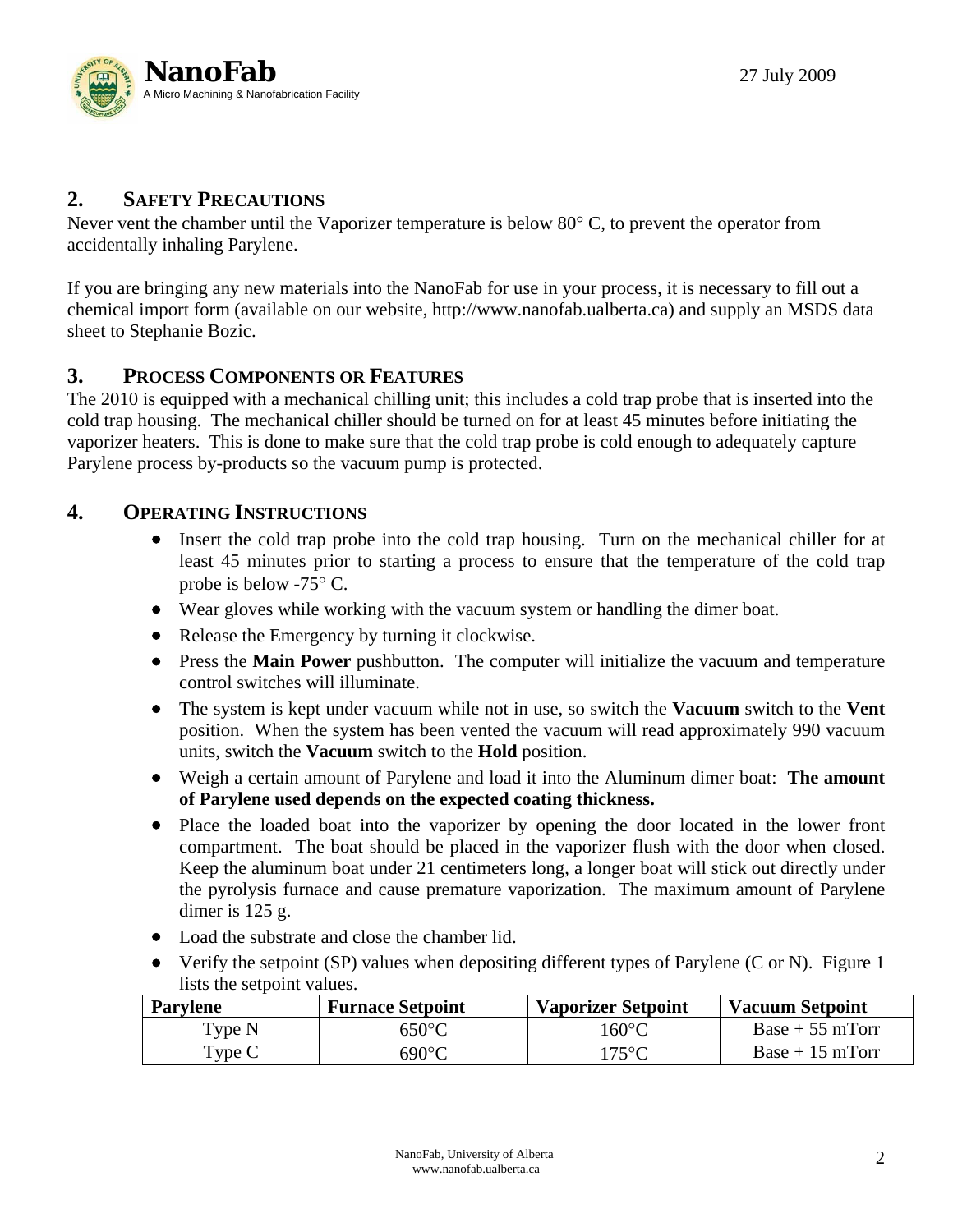

- Switch the **Furnace/Chamber Gauge** and the **Vaporizer** switch to **Enable**, and switch the **Vacuum** switch to **Vacuum**. Press **Process Start/Stop** button, the deposition is automatic. It takes ~ 1.5 hours for the furnace to reach setpoint. After the Furnace and Chamber Gauge reach setpoint the Vaporizer will heat up, when the Vaporizer reaches 90° C coating begins.
- The Vaporizer is triggered when the chamber reaches the base pressure and the furnace reaches the pyrolizing temperature (650°C for parylene N or 690° C for Parylene C).
- When the deposition is complete the Vaporizer will hold at the setpoint temperature and the chamber pressure will return to base pressure. When base pressure is reached the 5 minute endof-run timer begins timing out before initiating shut down.
- Shut down occurs when the end-of–run or a fault timer has elapsed. The Process Start/Stop (green) light will blink. The Furnace/Chamber Gauge and Vaporizer heaters will be disabled. If the shut down was caused by a fault, the red alarm light will turn on. The pump will remain on to secure the process by maintaining vacuum.
- Wait until the **Vaporizer** temperature drops to 90° C. (Never vent the chamber until the Vaporizer temperature is below 90°C to prevent the operator from accidentally inhaling Parylene.)
- Turn off the Mechanical chiller.
- Turn the **Furnace/Chamber Gauge** and **Vaporizer** switches to **Disable**.
- Switch the **Vacuum** switch to **Vent**. Press the **Process Start/Stop** button, (the green blinking light should be turned off).
- Remove your substrate.
- Allow the cold trap probe to warm up for 30 minutes before moving the cold trap probe to the holder on the side of the tool, to prevent damage to the flex line. Do not leave the cold trap probe in the cold trap housing for more than 30 minutes or the material on the probe will drip into the cold trap housing.
- Wait another 30 minutes, then start cleaning the Parylene coated on the cold trap probe. Avoid unnecessary flexing of the flex line to the probe. Mechanical shock to the probe can result in hair line fractures resulting in failure of the chiller. Note that small amounts of corrosive compounds are produced as a by-product of the Parylene deposition and are condensed on the probe surface. (see page 4 for cleaning instructions)
- When the cold trap probe has been cleaned and coated with Micro Soap 90, place the probe back into the cold trap housing and pump the system down to below 60 mTorr. Switch the Vacuum switch to the Hold position and press the emergency stop switch.

# **5. TROUBLESHOOTING**

If the chamber does not reach base pressure within a reasonable amount of time vent the chamber and check the chamber lid o-ring for debris.

If there are large bubbles along the inner surface wall of the chamber contact Glenn Elaschuk, the Parylene is lifting from the chamber wall and the chamber will need to be serviced before a deposition can proceed.

If you encounter an unexpected error or require assistance please contact the primary or secondary trainer listed above. Should they not be available, please contact any staff member for assistance.